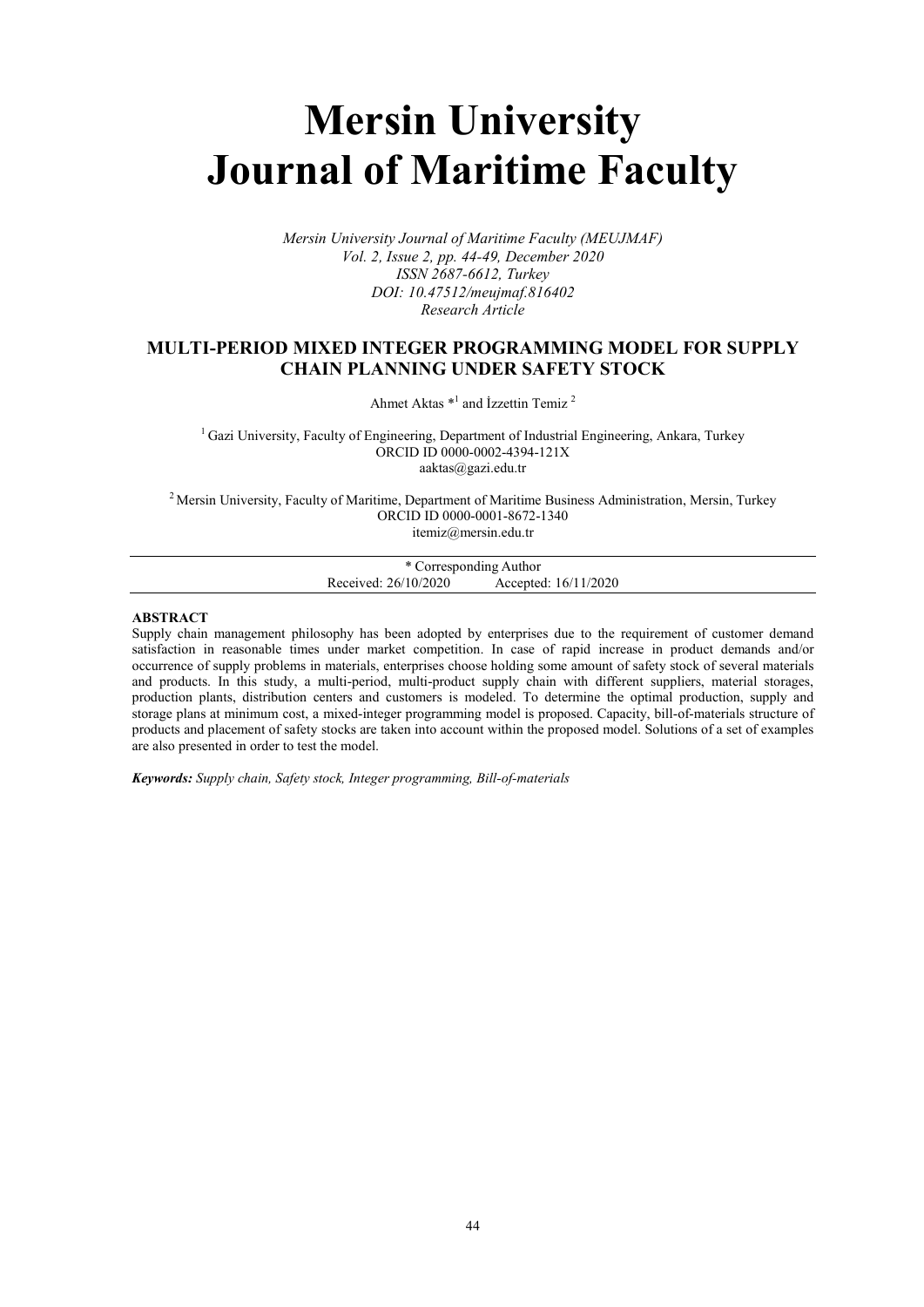#### 1. INTRODUCTION

As a result of changing economic conditions, enterprises need to develop new relations with their customers and suppliers. Furthermore, recently developed customer oriented marketing strategies force enterprises to communicate with their customers in a continuous and dynamic way.

Enterprises, which do not desire to be behind their rivals in market, have to manage their supply chain. Supply chain is defined as the aggregation of whole processes and organizations related to material supply, transformation of materials to products and distribution of products to customers, effectively. Effective management of supply chains reduce costs and increase profit of the enterprise significantly.

One of the popular subjects related to supply chain management and inventory management is to save money and storage area by communication and coordination over supply network. The most important problems being faced at this point are the uncertainty and variability. To overcome the uncertainty and variability problems faced here, companies may hold some amount of safety stock of materials and products.

In this study, a multi-period, multi-product supply chain with several suppliers, material storages, production plants, distribution centers and customers is modelled. To determine the optimal supply, distribution and storage plan at minimum cost, a mixed-integer programming model is proposed. A schematic representation of the supply chain is given in Figure 1.



Figure 1. Schematic representation of supply chain network

Rest of the paper is organized as follows: In the second part, a literature review related to optimization of supply chains is presented. The proposed integer programming model is formulated in the third part by presenting the definitions of notations, parameters and decision variables of the model. Solution to a numerical example of the proposed model is given in the fourth part. The paper is concluded in the fifth part by giving further research suggestions.

### 2. LITERATURE REVIEW

Supply chain planning has taken attention of researchers in recent 20 years. Some of the studies related to this topic can be summarized as follows:

Value add of the activities and resources within the supply chain on overall performance is investigated under the demand and capacity considerations (Lakhal et al., 2001). An integrated solution approach based on Analytic Hierarchy Process and Integer Programming is developed in order to determine partner selection and production-distribution planning decisions in supply chains (Sha and Che, 2004). A two stage dynamic programming approach is used to find the optimal supply chain configuration for a new designed product (Graves and Willems, 2005). Uncertainty in supply chains is modelled by Santoso et al. (2005) by using stochastic programming approach. In another study taking uncertainty into consideration in supply chains (Aliev et al., 2007), fuzzy genetic programming approach is used to determine aggregate productiondistribution planning.

A two-stage supply chain under stockout, capacity

and safety stock considerations is modelled by Romeijn et al. (2007). Fuzzy multi-objective linear programming formulation is used by Liang (2008) to determine the multi-period production-distribution plan in a multiproduct supply chain subject to demand, workforce and machine capacity constraints by minimizing cost and delivery time. A mixed-integer programming model considering quality constraints, tax and exchange rates is proposed to optimize production-distribution plans in supply chains (Tsiakis and Papageorgiou, 2008). A real case study of multi-stage supply chains with several production plants is solved by using fuzzy goal programming to determine aggregated plans of supply, production and distribution (Torabi and Hassini, 2009).

A mixed-integer programming model subject to supplier capacity constraints is proposed to optimize supply chain configuration in the agile manufacturing supply chains (Constantino et al., 2012). The trade-off between quality and profit is searched in a study that maximizes the profit on a supply chain (Paksoy et al., 2012).

A mixed-integer program is proposed to optimize cost and reliability objectives in a three echelon production distribution system (Khalifehzadeh et al., 2017). Miranda et al. (2018) propose an integrated production, distribution, routing and inventory planning model for the small furniture companies. A bi-objective production-distribution planning model is proposed by Rafiei et al. (2018) to optimize cost and service level objectives. A goal programming model taking lead times, bill-of-materials, capacity and demand issues into account is proposed by Aktas and Temiz (2020) to determine the trade-off point between profit and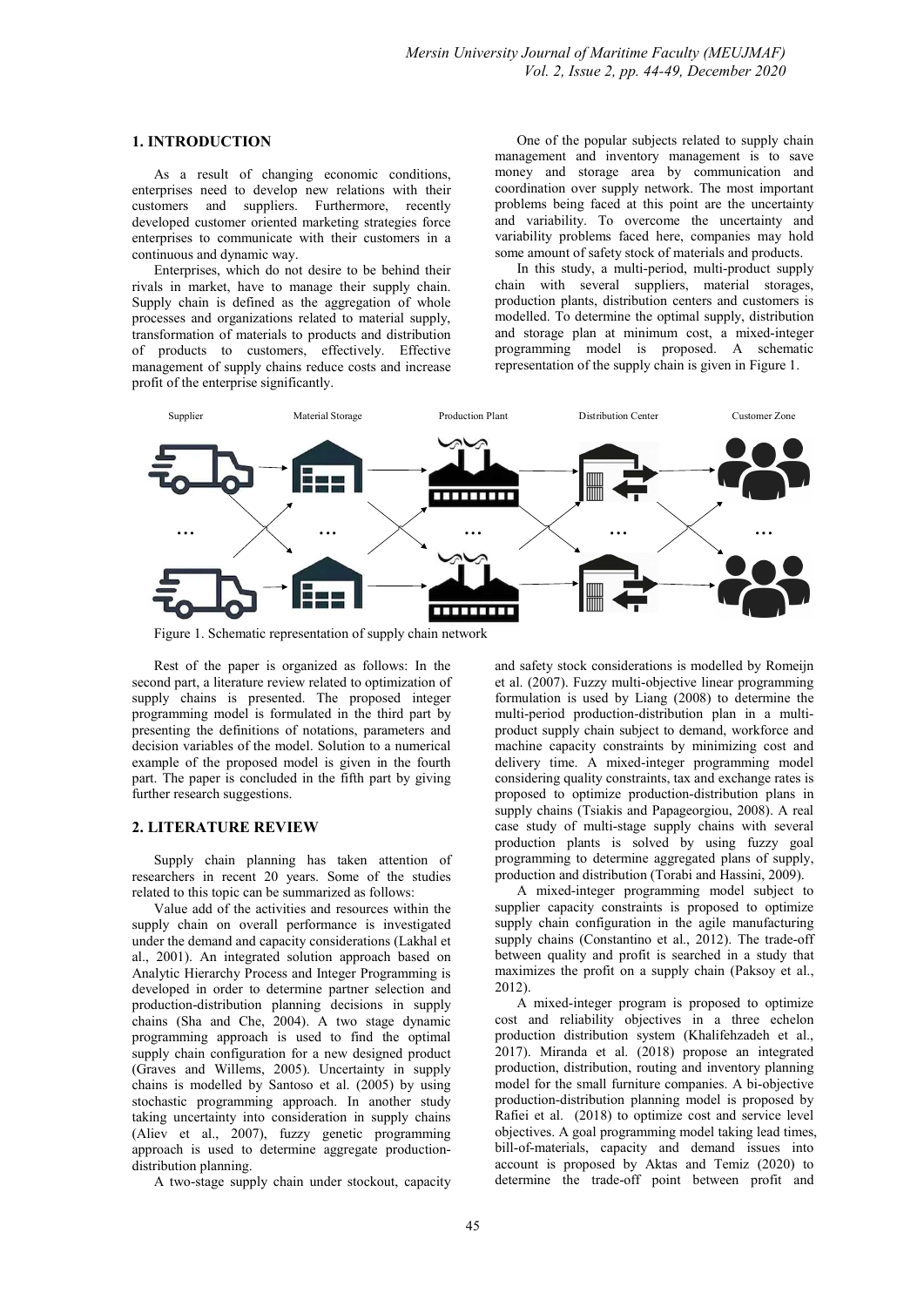emission caused of transportation activities over the supply chain.

Production, inventory and distribution decisions in a supply chain are optimized by using a column generation and MILP based two-stage approach to obtain maximum profit (Cóccola et al., 2020). A two – stage stochastic mixed integer programming formulation is proposed to determine integrated productiondistribution decisions in dairy products supply chain (Guarnaschelli et al., 2020). Optimal production capacity and safety stock levels in a multi-product serial production-distribution network are determined under guaranteed service approach (Ghadimi and Aouam, 2021). The problem of the study is formulated as a nonconvex program subject to budget limitation and solution is obtained by developing a nested Lagrangian relaxation algorithm.

In the light of reviewed studies, a mixed-integer programming model for the optimization of a multiproduct supply chain is proposed in this study by considering material supply, production, distribution and inventory planning decisions in an integrated manner.

# 3. PROPOSED MODEL

The main aim of this study is to propose a mathematical model to support multi-period planning decisions in multi-product multi-stage supply chains with safety stock consideration. The supply chain defined with the mathematical model consists several suppliers, customers, material storage, production and distribution center plants. Each material storage must have inventory of each item at least safety stock level and cannot have more than storage capacity. Similarly, distribution centers must have products more than safety stock level and can have at most storage capacity of products. Moreover, production capacity and bill-ofmaterials structure are also taken into consideration in the proposed model. Distribution centers send products to customer locations to satisfy customer demands.

Indices, parameters and decision variables of the model are defined and mathematical formulation of the problem is presented as follows:

|  | Indices |
|--|---------|
|  |         |
|  |         |

| m                | Materials               |
|------------------|-------------------------|
| - 8              | Suppliers               |
| $\boldsymbol{p}$ | Material storage plants |
|                  | Products                |
| w                | Production plants       |

Mathematical Formulation

| d  | Distribution centers |  |
|----|----------------------|--|
| C. | Customer zones       |  |
|    | Planning periods     |  |

#### Parameters

- $c_{msn}$  unit variable transportation cost of material m from supplier  $s$  to material storage  $p$  $c_{mpw}$  unit variable transportation cost of material m
- from material storage  $p$  to product plant  $w$
- $c_{iw}$  unit variable production cost of product *i* at production plant w
- $c_{iwd}$  unit variable transportation cost of product i from production plant w to distribution center d
- $c_{ide}$  unit variable transportation cost product *i* from distribution center  $d$  customer zone  $c$
- $h_{mn}$  unit variable inventory holding cost of material  $m$  at material storage  $p$
- $h_{id}$  unit variable inventory holding cost of product  $i$  at distribution center  $d$
- $cap_{mp}$  storage capacity of material storage  $p$  for material m
- $ss_m$  safety stock level for material m
- $b_{im}$  required number of material *m* for product *i*
- $a_i$  unit production time for product *i*<br>cap<sub>w</sub> production capacity of production
- $cap_w$  production capacity of production plant w<br>  $D_{ict}$  demand of customer c for product i in peri
- demand of customer c for product  $i$  in period t
- $cap_{id}$  storage capacity of distribution center d for product i
- $ss_i$  safety stock level of product i

Decision Variables

- $XS<sub>mspt</sub>$  transportation amount of material m from supplier s to material storage  $p$  in period  $t$
- $IP<sub>mpt</sub>$  storage amount of material m in material storage  $p$  in period  $t$
- $XW_{iwt}$  production amount of product *i* at production plant  $w$  in period  $t$
- $XP<sub>mpwt</sub>$  transportation amount of material m from material storage  $p$  to production plant  $w$  in period t
- $XD_{iwtt}$  transportation amount of product *i* from production plant  $w$  to distribution center  $d$  in period t
- $XC_{idct}$  transportation amount of product *i* from distribution center  $d$  to customer center  $c$  in period  $t$
- $ID_{idt}$  storage amount of product *i* at distribution center  $d$  in period  $t$

$$
\min TC = \sum_{t=1}^{T} \sum_{m=1}^{M} \sum_{s=1}^{S} \sum_{p=1}^{P} c_{msp} * X S_{mspt} + \sum_{t=1}^{T} \sum_{m=1}^{M} \sum_{p=1}^{P} \sum_{w=1}^{W} c_{mpw} * X P_{mpwt} + \sum_{t=1}^{T} \sum_{i=1}^{N} \sum_{w=1}^{W} c_{iw} * X W_{iwt} + \sum_{t=1}^{T} \sum_{i=1}^{N} \sum_{w=1}^{N} \sum_{d=1}^{P} c_{iwd} * X D_{iwdt} + \sum_{t=1}^{T} \sum_{i=1}^{N} \sum_{d=1}^{P} \sum_{c=1}^{C} c_{idc} * X C_{idct} + \sum_{t=1}^{T} \sum_{m=1}^{M} \sum_{p=1}^{P} h_{mp} * I P_{mpt} + \sum_{t=1}^{T} \sum_{i=1}^{N} \sum_{d=1}^{P} h_{id} * I D_{idt}
$$
\n(1)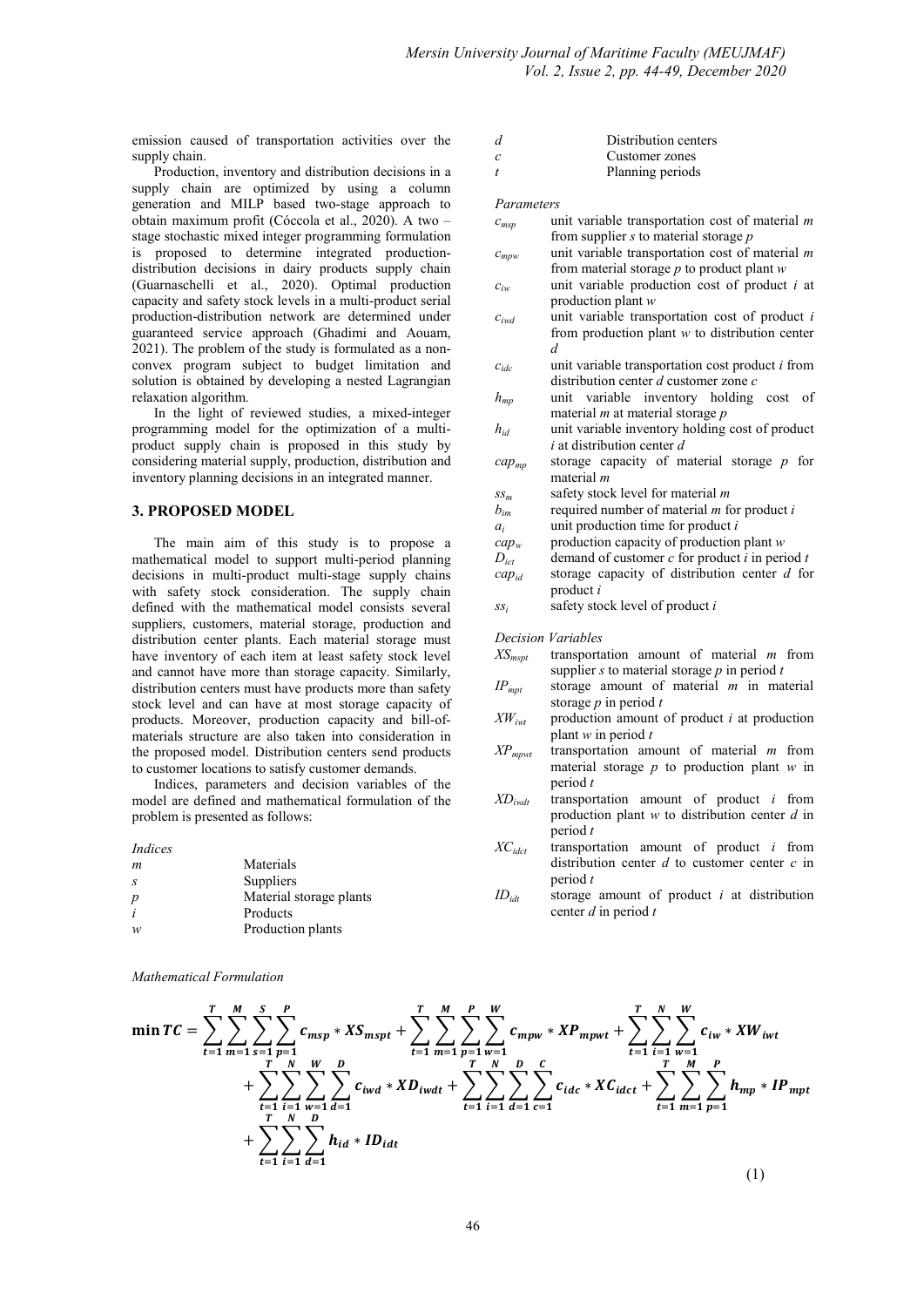Subject to

| $\sum_{s=1}^{S} X S_{mspt} - \sum_{w=1}^{W} X P_{mpwt} + I P_{mp,t-1} = I_{mpt}$  | $\forall m, p, t$    | (2)  |
|-----------------------------------------------------------------------------------|----------------------|------|
| $IP_{mpt} \leq cap_{mp}$                                                          | $\forall m, p, t$    | (3)  |
| $\sum_{p=1}^{P} IP_{mpt} \geq ss_m$                                               | $\forall m.t$        | (4)  |
| $\sum_{i=1}^{N} b_{im} * X_{iwt} - \sum_{p=1}^{P} XP_{mpwt} = 0$                  | $\forall m, w, t$    | (5)  |
| $\sum_{i=1}^{N} a_i * XW_{iwt} \leq cap_w$                                        | $\forall w, t$       | (6)  |
| $\sum_{d=1}^{D} {X} {D}_{i w dt} = {X} {W}_{i w t}$                               | $\forall i, w, t$    | (7)  |
| $\sum_{w=1}^{W} {XD}_{iwdt} - \sum_{c=1}^{C} {XC}_{icdt} + ID_{id,t-1} = I_{idt}$ | $\forall i, d, t$    | (8)  |
| $ID_{idt} \leq cap_{id}$                                                          | $\forall i, d, t$    | (9)  |
| $\sum_{d=1}^{D}$ ID <sub>idt</sub> $\geq$ ss <sub>i</sub>                         | $\forall i, t$       | (10) |
| $\sum_{d=1}^{D} XC_{icdt} = D_{ict}$                                              | $\forall i, c, t$    | (11) |
| $XS_{mspt} \geq 0$ and integer                                                    | $\forall m, s, p, t$ | (12) |
| $XW_{iwt} \geq 0$ and integer                                                     | $\forall i, w, t$    | (13) |
| $XP_{mput} \geq 0$ and integer                                                    | $\forall m, p, w, t$ | (14) |
| $XD_{iwdt} \geq 0$ and integer                                                    | $\forall i, w, d, t$ | (15) |
| $XC_{idct} \geq 0$ and integer                                                    | $\forall i, d, c, t$ | (16) |
| $IP_{mpt} \geq 0$ and integer                                                     | $\forall m, p, t$    | (17) |
| $ID_{idt} \geq 0$ and integer                                                     | $\forall i, d, t$    | (18) |

Eq. (1) shows the objective function of the model and minimizes the total cost of production, distribution and storage within the supply chain. The objective function consist costs of the material supply cost, the transportation costs of materials to production plants, production costs, transportation costs of products to distribution centers and customer locations and storage cost of materials and products, respectively. Eq. (2) expresses the balance constraint for materials. Eq. (3) and Eq. (4) states the lower (safety stock) and upper bounds (storage limitation) for material storage levels, respectively. Eq. (5) represents the equity of material amount from material storage plants to each production plant and material amount used in production in that plant. Eq. (6) shows the production capacity of production plants. Eq. (7) states that the production amount must be equal to the product amount transported to distribution centers. In other words, production plants cannot store any products. Eq. (8) shows the balance equation for products in distribution centers. Eq. (9) and Eq. (10) states the safety stock and storage capacity amounts for products, respectively. Eq. (11) expresses that customer demands are satisfied by product transportation to customer zones. Nonnegativity and integrity restrictions for the decision variables are given by Eq.  $(12) - Eq. (18)$ .

#### 4. NUMERICAL STUDIES

Solution of the proposed model is obtained for a set of examples on a supply chain with 2 suppliers, 2 material storage plants, 2 production plants, 2 distribution centers and 3 customer zones. Productiondistribution plan for 12 months planning period is obtained for problems with several combinations of 3, 4 and 5 products and 5, 10 and 15 materials. Number of products and materials in each example problem is presented in Table 1.

Safety stock level for each material at each material storage plant is assumed to be 250 and each material storage can store 5000 materials. Distribution centers

can store up to 500 products and safety stock of each product is 30. Production capacity of each plant is determined as 12000 minutes per planning period. Unit production time of products are generated randomly from uniform distribution between 5 and 15 minutes. Product demands are also randomly generated from uniform distribution between 100 and 200 units. Range value of other random parameters are presented in Table 2.

Table 1. Number of materials and products in example

|                | Problem $\frac{1}{2}$ of Products | # of Materials |
|----------------|-----------------------------------|----------------|
| P <sub>1</sub> |                                   |                |
| P <sub>2</sub> |                                   | 10             |
| P <sub>3</sub> |                                   | 15             |
| P <sub>4</sub> |                                   |                |
| P <sub>5</sub> |                                   | 10             |
| P <sub>6</sub> |                                   | 15             |
| P7             |                                   |                |
| P8             |                                   | 10             |
|                |                                   | 15             |

Table 2. Parameter ranges

| Parameter                     | Value Range |
|-------------------------------|-------------|
| $c_{msp}$                     | (5,35)      |
| $c_{mpw}$                     | (10,25)     |
| $c_{iw}$                      | (7, 32)     |
| $c_{iwd}$                     | (9,40)      |
| $c_{ide}$                     | (5,35)      |
| $c_{\scriptscriptstyle{iwr}}$ | (10,25)     |
| $h_{mp}$                      | (10, 30)    |
| $h_{id}$                      | (8,30)      |

Proposed mathematical model is coded on GAMS software and randomly generated nine examples are solved by CPLEX 24.1.3 solver with a personnel computer with Intel i7 2.40 GHz processor and 8 GB RAM. Obtained solution results are given in Table 3.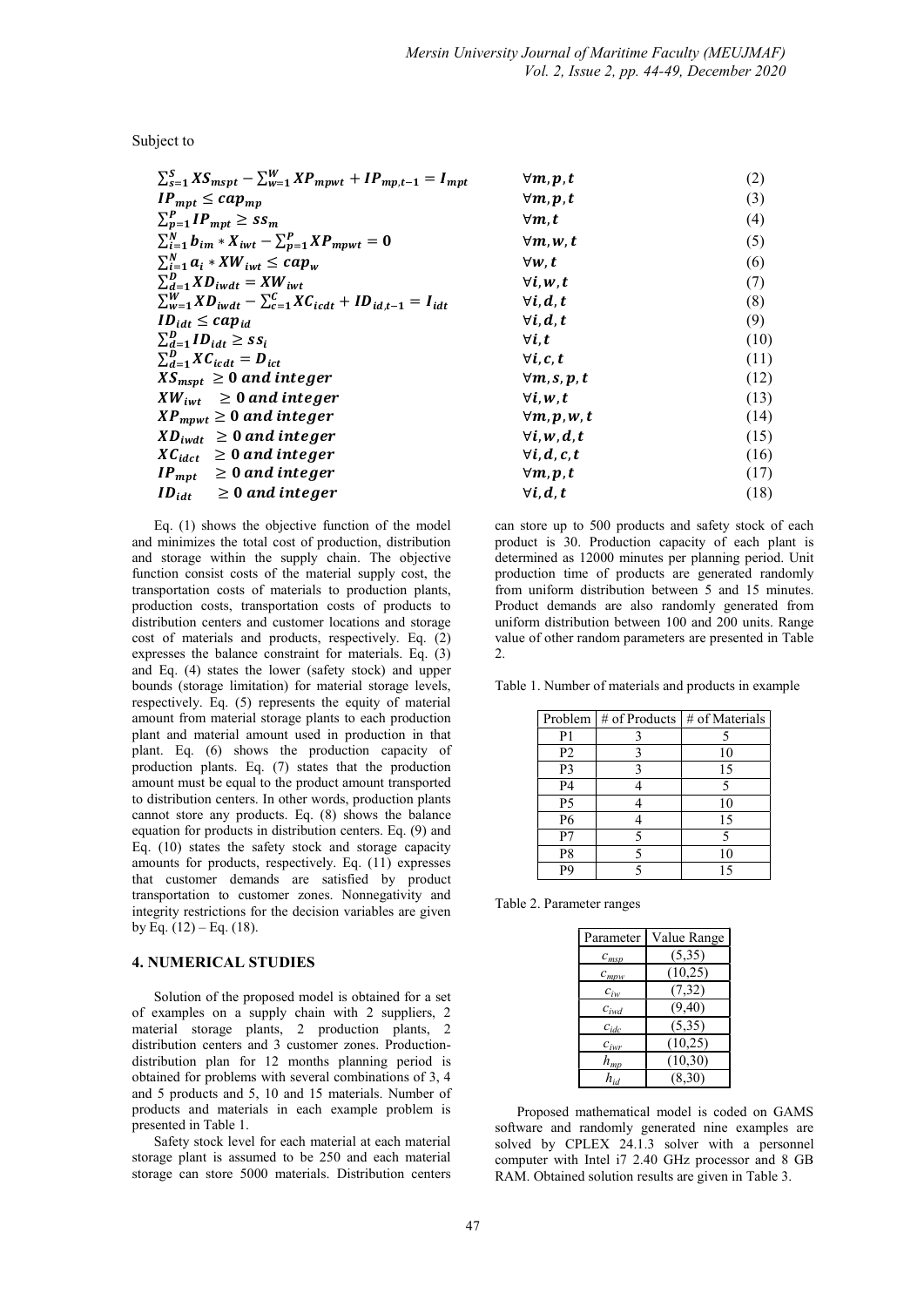Solution results show that the model can easily be solved by a commercial solver. Each of the example problems reached to the optimal solution in less than 1 second solution time. So, the model can be used as a multi-period production – distribution planning tool for multi – product supply chains.

Table 3. Solution results

| Problem        | Objective | Solution    |
|----------------|-----------|-------------|
|                | Value     | Time        |
| P <sub>1</sub> | 2392226   | $0.047$ sec |
| P <sub>2</sub> | 4675950   | $0.062$ sec |
| P <sub>3</sub> | 8166604   | $0.062$ sec |
| <b>P4</b>      | 5347514   | $0.031$ sec |
| <b>P5</b>      | 5606356   | $0.047$ sec |
| <b>P6</b>      | 9576919   | $0.172$ sec |
| P7             | 4106332   | $0.282$ sec |
| P <sub>8</sub> | 8135839   | $0.047$ sec |
| P <sub>9</sub> | 11369679  | $0.187$ sec |

According to the solution results, the increase of material and product numbers caused greater values of system cost. It seems sensible, because the more elements the supply chain contain brings extra cost of material purchase, transportation, also production and product transportation.

### 5. CONCLUSION

Effective management of the supply chain requires consideration of whole system entirely and making decisions according to this consideration. Besides, its negative effects on system costs, placement of safety stock in supply chains may be an appropriate solution to increase customer service level.

In this study a mixed-integer programming model for a supply chain with safety stocks is proposed. Within the proposed model, capacity constraints and bill-ofmaterials structure are considered. A set of numerical examples of the model is solved by a commercial solver software.

The novelty of the model consideration of bill-ofmaterials and safety stock placement in a supply chain with suppliers, material storages, production plants, distribution centers and customers. Researchers can extend this study by insertion of different aspects of supply chains. For practitioners, this model can be used to determine supply, production, distribution and storage decisions, since it reaches optimal solution in a very short time.

The main limitation of the study is that the decisions can be expressed by binary variables are ignored in this model. Operation decisions for plants, supplier selection decisions, linkage of products with production plants can be considered as extension paths of the study. Also, capacity and demand uncertainties can be taken into account by fuzzy or stochastic modelling.

#### **REFERENCES**

Aktas, A., Temiz, İ. (2020). "Goal Programming Model for Production-Distribution Planning by Considering Carbon Emission". Gazi University Journal of Science, Vol. 33, No. 1, pp. 135-150 .

Aliev, R. A., Fazlollahi, B., Guirimov, B. G., Aliev, R. R., (2007), "Fuzzy-genetic approach to aggregate production–distribution planning in supply chain management", *Information Sciences*, Vol. 177, pp. 4241-4255.

Cóccola M. O., Méndez, C. A., Dondo, R. G., (2020), "A two-stage procedure for efficiently solving the integrated problem of production, inventory, and distribution of industrial products", Computers and Chemical Engineering, 134, 106690

Costantino, N., Dotoli, M., Falagario, M., Fanti, M. P., Mangini, A. M., (2012), "A model for supply management of agile manufacturing supply chains". International Journal of Production Economics, Vol. 135, pp. 451-457.

Ghadimi F., Aouam, T., (2021), "Planning capacity and safety stocks in a serial production–distribution system with multiple products, European Journal of Operational Research, 289, pp. 533–552.

Graves, S. C., Willems, S. P., (2005), "Optimizing the Supply Chain Configuration for New Products", Management Science, Vol. 51, pp. 1165-1180.

Guarnaschelli, A., Salomone H. E., Méndez, C. A., (2020). "A stochastic approach for integrated production and distribution planning in dairy supply chains", Computers & Chemical Engineering, 140, 106966.

Khalifehzadeh, S., Seifbarghy, M., Naderi, B., (2017), "Solving a fuzzy multi objective model of a production– distribution system using meta-heuristic based approaches". Journal of Intelligent Manufacturing, Vol. 28, pp. 95-109.

Lakhal, S., Martel, A., Kettani, O., Oral, M., (2001), "On the optimization of supply chain networking decisions", European Journal of Operational Research, Vol. 129, pp. 259-270.

Liang, T.-F., (2008), "Fuzzy multi-objective production/distribution planning decisions with multiproduct and multi-time period in a supply chain", Computers & Industrial Engineering, Vol. 55, pp. 676- 694.

Miranda, P. L., Morabito, R., Ferreira, D., (2018). "Optimization model for a production, inventory, distribution and routing problem in small furniture companies". TOP, Vol. 26, pp. 30-67.

Paksoy, T., Özceylan, E., Weber, G.-W., (2012), "Profit oriented supply chain network optimization", Central European Journal of Operations Research, Vol. 21, pp. 455-478.

Rafiei, H., Safaei, F., Rabbani M., (2018)., "Integrated production-distribution planning problem in a competition-based four-echelon supply chain". Computers & Industrial Engineering, Vol. 119, pp. 85– 99.